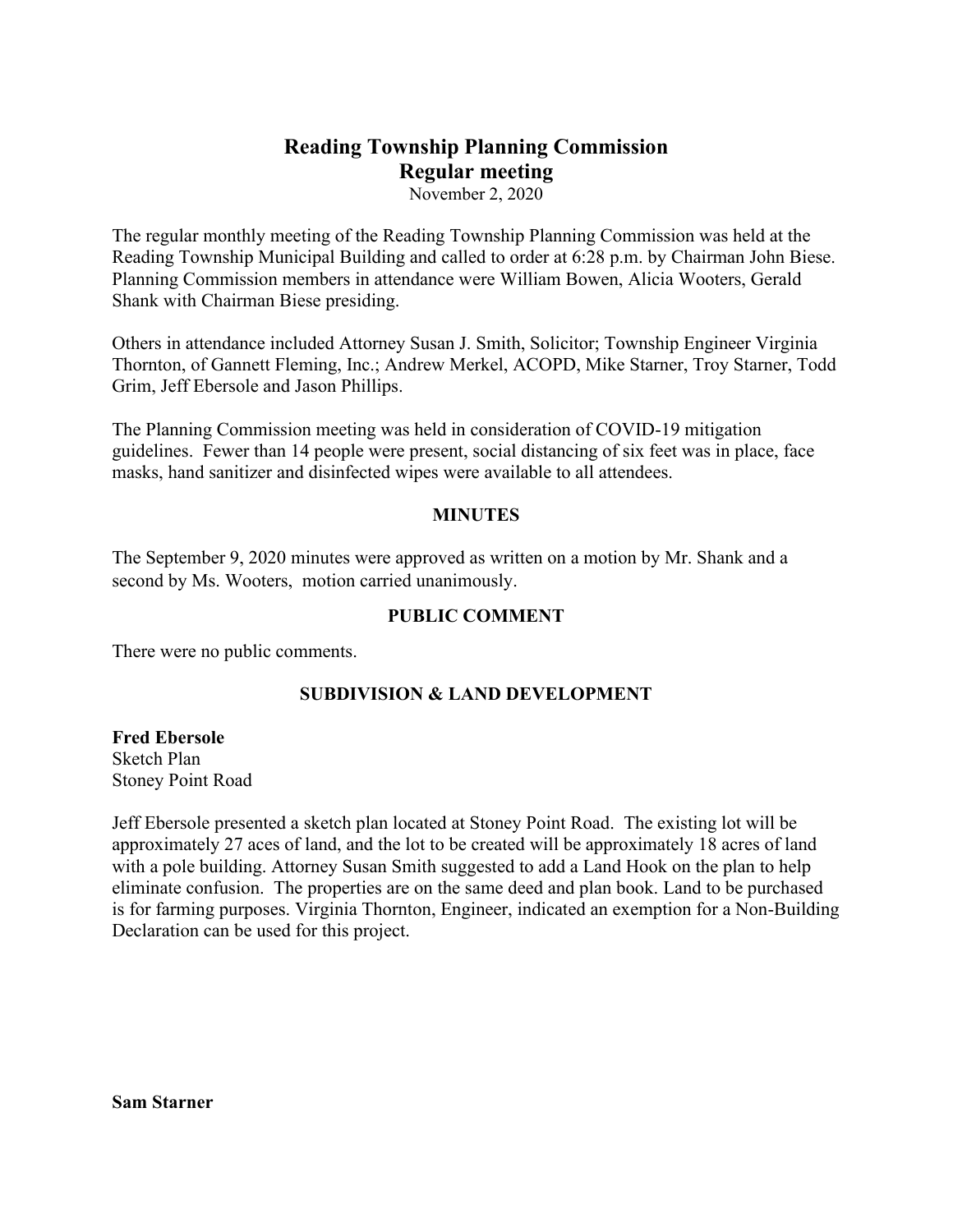Sketch Plan 385 Dicks Dam Road

Troy Starner presented a sketch plan located at 385 Dick's Dam Road. The current owner of the property is Sam Starner. The property is approximately 75 acres in the Agricultural Conservation district. The proposal is to divide the property into four lots.

Discussion was held by Andrew Merkel, ACOPD, commenting on the scale, lot size, and lot division for agricultural properties. Members of the Planning Commission made suggestions and gave advice on the proposal.

Virginia Thornton, Engineer will confer with Gil Picarelli, KPI Technology about perk test and relay information to the Township office. The owner shall contact Wilbur Slothour, Land & Sea Services to proceed with the proposal.

# **Jeffrey and Deborah Seibert**

SALD # 2015-08 Nell Road Subdivision Plan

Todd Grim appeared on behalf of Clark Craumer for the subdivision plan.

Chairman John Biese indicated for site distance; trees will need to be cut down along Nell Road.

The review report from Virginia Thornton, Gannett Fleming Inc. dated November 2, 2020 was reviewed.

Andrew Merkel, ACOPD, Susan Smith, Solicitor and Todd Grim discussed the "Open Space" area on the subdivision plan and the accessibility to all lot owners. Andrew Merkel will research the provisions in the Zoning Ordinance. Susan Smith, Solicitor, indicated the plan should have the Open Space indicated as Deed Restriction.

Virginia Thornton discussed with Clark Craumer, prior to the Planning Commission meeting, the landscaping, fencing, signage, and security.

Susan Smith, Solicitor, commented that no Road Improvement Fee will be calculated. Recreation Fees, in the amount of \$4,668.48 should be paid prior to the plan being recorded.

After a discussion on each comment in the review report, a motion was made by Mr. Bowen and a second by Ms. Wooters to table the plan until some of the outstanding comments can be addressed. Motion was carried unanimously.